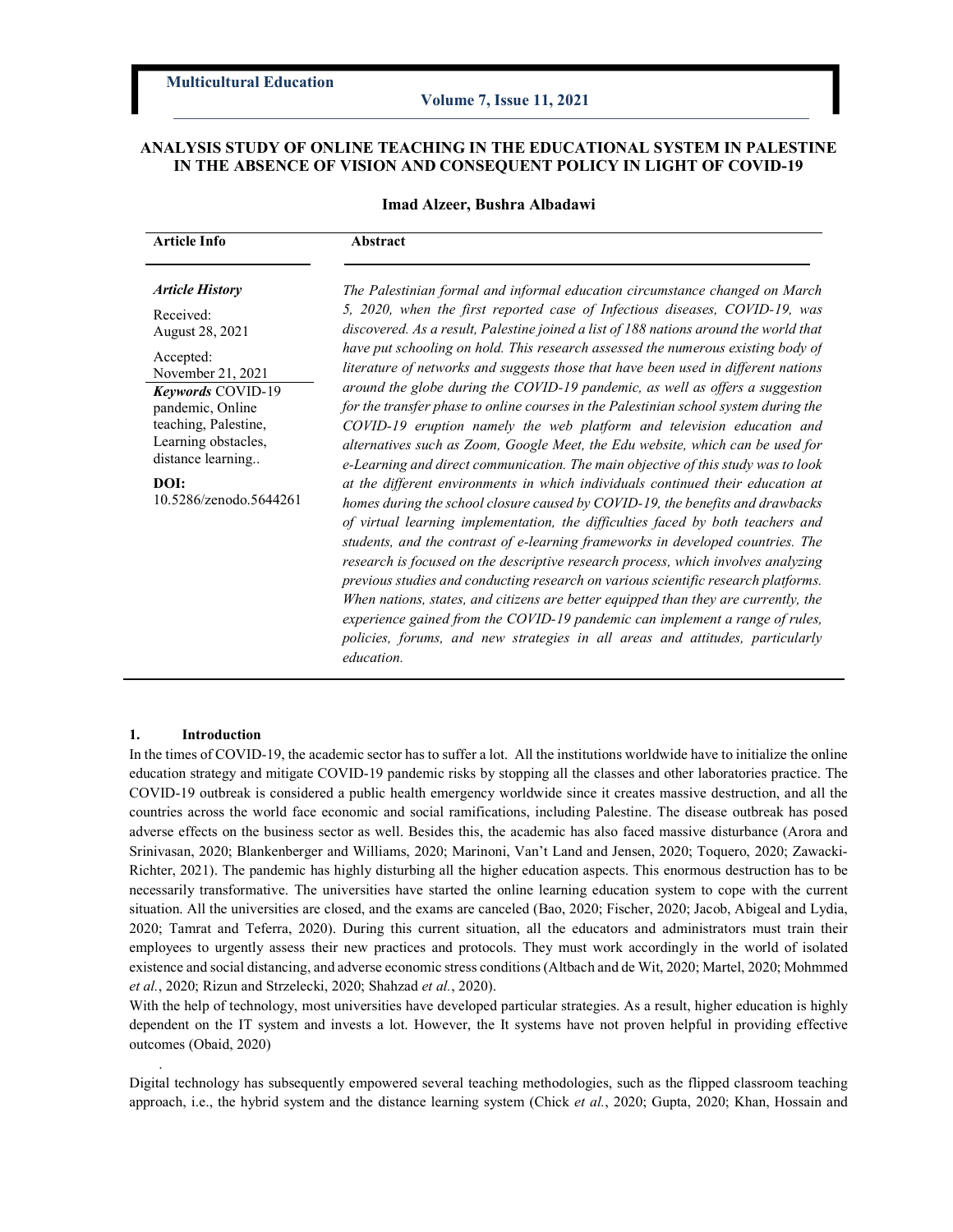Abdou, 2020; Mosquera Feijóo et al., 2021). But, they are not always found to accept and allow this, as most universities and academic sectors perceive teaching as secondary to research (Obaid, 2020). Thus, the use to the learning platforms, including the blackboard, Moodle has to invest a massive amount of the time of the universities. However, the investment is only made when teaching is recognized as a valued activity (Obaid, 2020).

Consequently, most of the universities' learning platforms have to become sources in which lectures are submitted and stored for the downloading purpose and are not providing the students of the universities with very few and minimal benefits (Obaid, 2020).

The COVID-19 outbreak has adversely affected the lives of people worldwide for more than a year. Besides this, it has massively disturbed the academic sector and educational system of around 300 million students worldwide, as mentioned by (UNESCO, 2020a; Subaih, Sabbah and Al-Duais, 2021). All the educational institutes, schools, colleges, universities have shut down in the condition of the strict lockdown (Subaih, Sabbah and Al-Duais, 2021). Parents help and assist their children in education by homeschooling or educating them with online learning platforms. Unfortunately, like most countries globally, Palestine was also unprepared to face the COVID-19 crisis (Subaih, Sabbah and Al-Duais, 2021).

The Government of Palestine announced the emergency in March 2020. This emergency results in significant loss and disruption of the educational system. The Palestinian educational system was not fully prepared to introduce and initialize the e-learning system. Consequently, multiple discussions stated alternative ways to continue academic learning (Abu al-Khair, 2019). To sustain the contact among students and teachers, various steps were taken, such as the use of social media. The teachers and students communicate with each other with the help of Google Classroom, Zoom Meetings, Facebook Groups, WhatsApp, and through many different means(Subaih, Sabbah and Al-Duais, 2021).

In the educational system of Palestine, e-learning has become the current discussion topic. However, it shifts from the alternative education method towards the traditional or conventional way, lacking the proper planning (Abu al-Khair, 2019).(Almehmadi, 2018; Majdi & Hinnawi, 2019) stated that the present situation of the COVID-19 had generated difficulties for the teachers and students (Subaih, Sabbah and Al-Duais, 2021). Besides this, the parents are also suffering during this present condition because of the mentioned reasons:

- 1. The e-learning platform using ability in the educational systems.
- 2. Unavailability of the proper and organized educational plans.
- 3. Unavailability of the infrastructure and tools
- 4. Unavailability of the complete electronic syllabus.
- 5. Teachers and students are not prepared well.

During this century, digital gadgets have helped a lot in generating advancing problem-solving capabilities in this pandemic since COVID-19 has imposed several challenges and problems (Sintema, 2020; Subaih, Sabbah and Al-Duais, 2021). To face the educational issues and challenges, the decision-makers and administrators have to develop these skills. In addition, the teachers that are also facing the challenges and hurdles in e-learning also have to develop these skills (Onyema et al., 2020; Subaih, Sabbah and Al-Duais, 2021). Moreover, to deliver quality education to students without facing obstacles, the administrators and decision-makers must identify and understand the issues and challenges that the students and teachers face while using the online learning platforms (Subaih, Sabbah and Al-Duais, 2021). This will be proven helpful in the successful execution and adoption of the online learning platform (Onyema et al., 2020; Subaih, Sabbah and Al-Duais, 2021).

The current research investigates the condition of the education system in Palestine during the COVID-19 outbreak. First, the researcher identified the problems and confusions between the teachers, students, and parents using the e-learning platform. However, most of the teachers are still using the traditional teaching methods. Furthermore, the researcher has also searched the previous literature on the difficulties faced by the teachers inonline teaching in the higher education system of Palestine during the lack proper of vision and consequent policy and also the comparing to the developed countries in the context of Covid- 19(Subaih, Sabbah and Al-Duais, 2021).

# 2. Literature Review

# 2.1. E-learning education system:

The use of computers and other online sources to educate students and individuals is termed the e-learning education system (Derouin, Fritzsche and Salas, 2005; Downes, 2005; Qudais, Al-Adhaileh and Al-Omari, 2010; Cope and Kalantzis, 2017; Fleming, Becker and Newton, 2017; Mayer, 2017; Cidral et al., 2018; Vaona et al., 2018; Janelli, 2018; Kumar Basak, Wotto and Belanger, 2018; Rodrigues et al., 2019; Al-Fraihat, Joy and Sinclair, 2020). It considers as the incorporation of the material, strategy, and methodologies in the context of learning and teaching (Derouin, Fritzsche and Salas, 2005;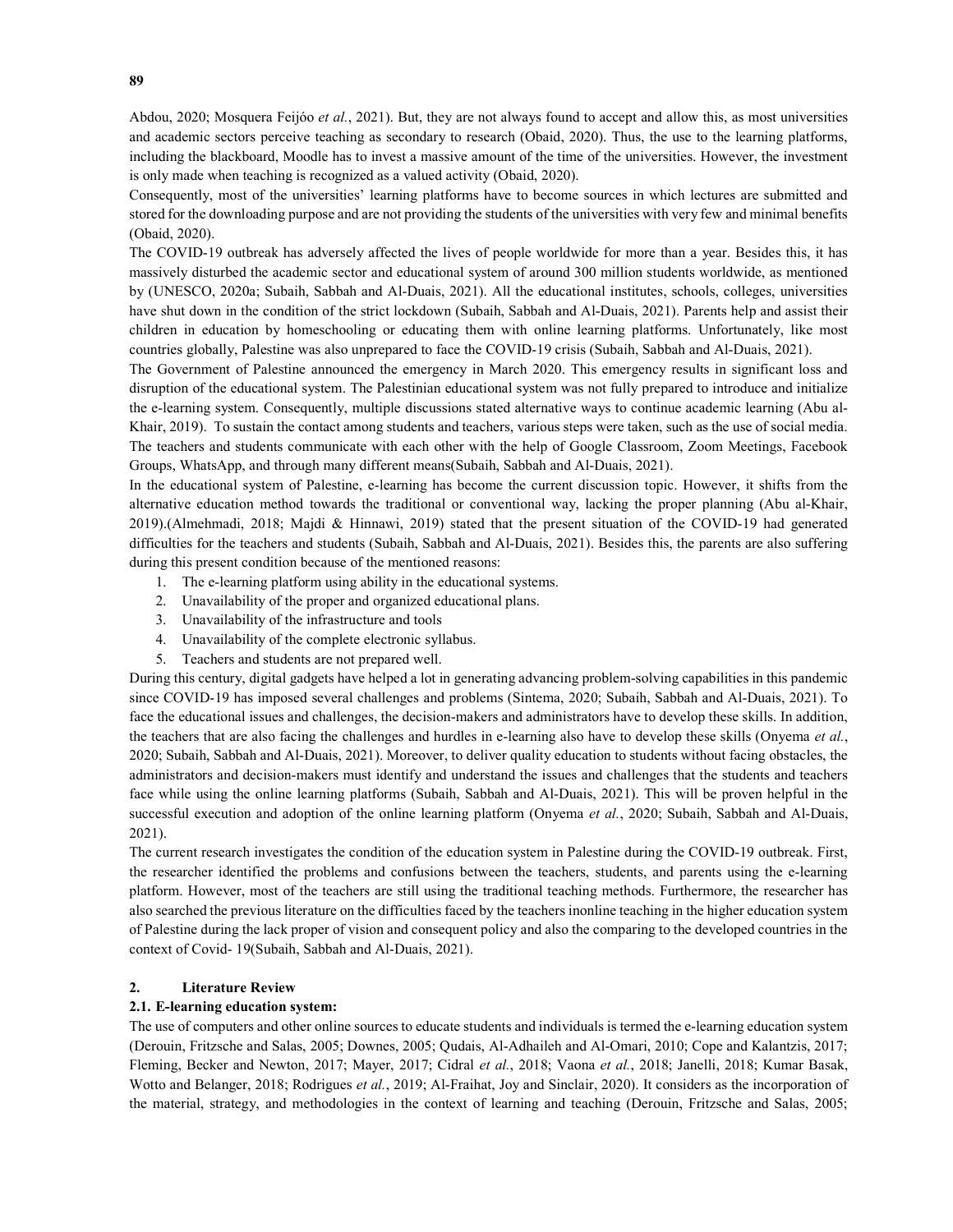Downes, 2005; Qudais, Al-Adhaileh and Al-Omari, 2010; Sangrà, Vlachopoulos and Cabrera, 2012; Cope and Kalantzis, 2017; Fleming, Becker and Newton, 2017; Mayer, 2017; Cidral et al., 2018; Vaona et al., 2018; Janelli, 2018; Kumar Basak, Wotto and Belanger, 2018; Rodrigues et al., 2019; Al-Fraihat, Joy and Sinclair, 2020). In addition, video conferencing is used in this technology to share information between the teachers and students. It is an asynchronously, asynchronous experience. However, it can also be a combination of these (Subaih, Sabbah and Al-Duais, 2021).

Most teachers do not polish and develop their skills, do not adopt creative thinking, and rely on the traditional teaching system even though the Palestinian Authority has established e-learning platforms (Abu al-Khair, 2019; Subaih, Sabbah and Al-Duais, 2021).

Thus, firstly, in the Palestinian educational systems, there is a hurdle of providing e-learning technology. Secondly, the students are not well aware of using the e-learning platform considered another issue. Similarly, the teachers and educators face the same issues (Al Malah, 2010; Shaqour, 2013; Sharaf, 2016). E-learning is the best and the most innovative approach to deliver an interactive learning platform for the students. It provides the most interactive and learner-centered atmosphere(Lincoln, 2011). It must be accessible to the information for the students so that they can quickly and easily obtain the informative content and material(Herrington, Reeves and Oliver, 2009). To supervise and guide the students is the teacher's first and vital role. Besides this, the teacher also has to deliver and facilitate the students with the educational material(Al Malah, 2010).

Additionally, the teacher has to help the students motivate them and help them learn the technology in this era, especially in the times of the COVID-19 outbreak situation (Almelhi, 2021; Subaih, Sabbah and Al-Duais, 2021). The teacher must have to fulfill the following requirements to accomplish the goals. Firstly the teachers can guide and help students in using the modern approach (Almelhi, 2021). Secondly, the teacher has to motivate and encourage their students and develop a sense of creativity in their students (Fryer and Bovee, 2016; Islam et al., 2018; Janelli, 2018; Aliyyah et al., 2020; Goh et al., 2020). Thirdly, the teacher must be the student's facilitator, evaluator, and guide and promote class-based discussions during the class (Fandiño and Velandia, 2020).Also, the students must fulfill these mentioned conditions. The learner should also be the self-learner. Besides this, the learner must have the polishes communication skills and also, he or she is a critical thinker, and the learner can do teamwork tasks online. The learner must also be well aware of the use of computers and electronic gadgets with the help of which they approach the e-learning platform (Jad and Assem, 2015; Subaih, Sabbah and Al-Duais, 2021).

The rearrangement of exams and permitting the open book are the major problems. Out of them, the issuance of the accurate and true grade to the students on its performance is also the major problem since the students are giving their exams out of the class. However, the quality of online learning requires future study(Basilaia, G., & Kvavadze, 2020; Subaih, Sabbah and Al-Duais, 2021).

### 3. Methodology:

Multiple pieces of literature have been read to write this review composition. The main aim of this study was to find pieces of literature regarding the prospect and implementation of online learning in Palestine, the problems and difficulties faced by the students and teachers, probable pros and cons of e-learning as well as a comparative analyses of the advent of elearning with the developed countries amid the Covid-19 pandemic. The search words' Online Education', 'Covid-19' and 'Palestine' were used to systematically search Web of Science, Google Scholars, Research Gate, PubMed, Science Direct, and JRCD to gather original articles and reports recommendations, policy papers, and web resources. Articles were included if they offered empirical data or a detailed examination of the implementation of e-learning mechanisms in Palestine and the policies and acceptance of online education during the Covid-19. Furthermore, scanning bibliographies found further important details and policy documents

#### 4. Findings:

Many schools are establishing specialized plans in response to the tremendous shift toward technology use but often lack the vision, skill, or willingness to implement them effectively. As a result, many organizations spend much money on information technology platforms that don't achieve the expected results. These institutions fail to recognize that they do not require a digital strategy but rather a business plan appropriate for the digital era. Staying competitive in the modern age necessitates a strategic vision for the organization, headed by the top organization and backed by many divisions, not just information technology. Because academics, students, and staff lack digital literacy, early involvement and communication to develop the necessary support networks are critical to achieving long-term transformation across the organization. Many colleges are either unable or unwilling to respond effectively to the disruptive effects of higher education (Obaid,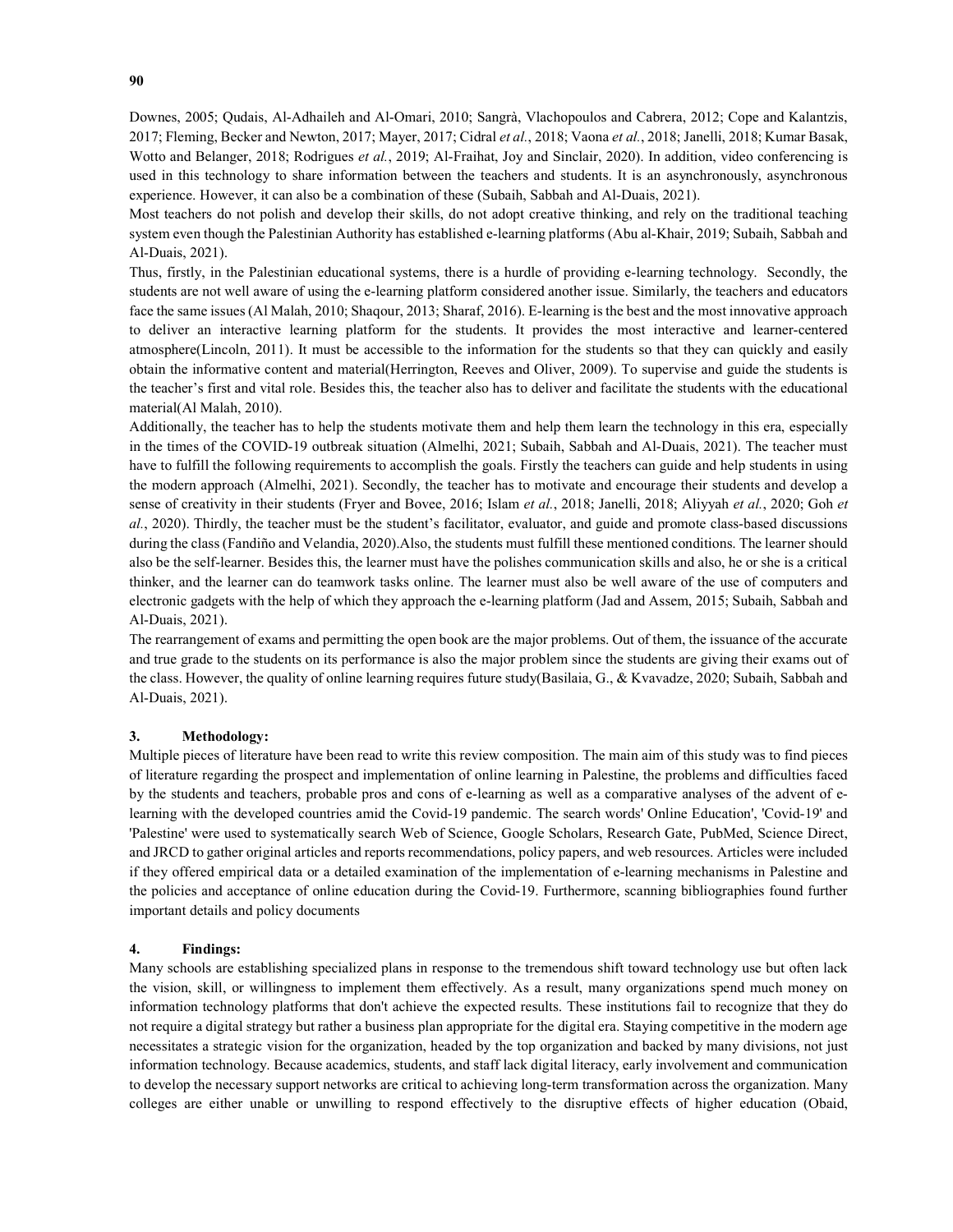### Abdaljawad and Abumandil, 2020).

On March 5, 2020, the President of Palestine declared a state of crisis, closing all Gaza and West Bank institutions. This impacts 1.3 million pupils and 70,500 teachers in 2885 government-run schools, around 2095 schools, UNRWA-run schools, which are almost 349 schools, and 412 private educational institutes. Despite the fact that the school system is constantly disrupted by the continuous war in Palestine, many officials are skeptical about online education. (Shraim, 2018). After consulting with stakeholders and associates, the Ministry of Education declared on March 10 that schools would use e-learning platforms as the primary method of keeping students occupied in the regular education process during school cessations( $MoE$ , 2020).

The Ministry of Education of Palestine has indicated that the educational institutions are using multiple tools for:

1. Students and instructors should be urged to use any suitable technology for emotional support, improve safety awareness through competitions, andinspire students and their families to help prevent COVID-19 from spreading in Palestine.

2. Junior schools such as preschool through fourth grade should use PowerPoint, animated video slideshows, music, workbooks, sketching, games, and YouTube videos to make learning more interesting and enjoyable.

3. Teachers should design teaching materials according to grade and subject, uploading assignments, worksheets, materials, photographs, and videos. In addition, middle and upper schools such as from 5th to 11th grades should form Facebook groups.

4. Each Department of Education shall build a YouTube channel for higher secondary, for example, Twajihi; 12th-grade students upload videos made by teachers in various disciplines.

The educational institutes employ personal Facebook pages and YouTube channels, students, and instructors besides the e-School portal (MoE, 2020). The Rawafed virtual learning portal, UNRWA's Interactive Learning Program, and Voice of Education Radio is also used by teachers and students in Gaza (UNESCO, 2020c). All shareholders, including decisionmakers at all stages, students, teachers, and parentages, communicate through WhatsApp and Facebook, the most widely used social media platforms in Palestine (Hamleh, 2019). They're used to share facts and figures, express opinions, and discuss concerns related to the present COVID-19 pandemic. Virtual meetings are also held using ZOOM.

The Ministry of Education is closely collaborating with its stakeholders to keep an eye on the situation and take necessary measures. The Ministry of Education announced on April 2 that all assessments for the 2019-2020 school year would be canceled, except the Tawijhi exams. All teachers will cover the key topics through traditional face-to-face instruction at the start of next year. The Ministry of Education has also teamed up with Al-Quds Open University and the Palestinian Broadcasting Corporation to launch the Online Secondary initiative, which will broadcast live lessons via YouTube, radio, and television to provide a more rigorous schedule of daily online classes for students in 12th grade( $MoE$ , 2020). Numerous programs are also being used to connect students and professors, such as Zoom and Google Hangouts (MoE, 2020).

Despite the efforts of the Government of Palestine, there were various difficulties faced by the students and teachers in the adaptation and adoption of online learning.

#### 4.1. The difficulties faced by virtual learning implementation:

According to the study conducted by (Hebebci, Bertiz and Alan, 2020), An examination of students' perspectives on the deployment of online learning reveals that variety is more advantageous. The most commonly voiced notions are completing education at home, studying effectively, and gaining various instruments. Another benefit is that the lectures are brief and to the point. Finally, comfort is one of the concepts that students highlight. Although several students indicated a desire to return to school and the classroom, others claimed that they enjoy studying at home.

The insufficiency of lectures is one of the downsides of distance education. Another difficulty pupils see as a barrier is that they do not comprehend what the instructors say (Hebebci, Bertiz and Alan, 2020). Table 1 shows some of the pros and cons of online learning. From the study, it can be seen that the opinion regarding online learning was mixed among students.

| <b>Advantages</b>                                                           | <b>Disadvantages</b>                          |
|-----------------------------------------------------------------------------|-----------------------------------------------|
| Course process such as concise lessons. Efficiency and   Inadequate lessons |                                               |
| professionalism.                                                            |                                               |
| Continuing education at home                                                | I don't understand what teachers are teaching |
| Access with different tools                                                 | Technical and technological disadvantages     |
|                                                                             | (Hardware requirement, Being intertwined      |
|                                                                             | with electronic tools, technical problems)    |

Table 1 shows some of the pros and cons of online learning.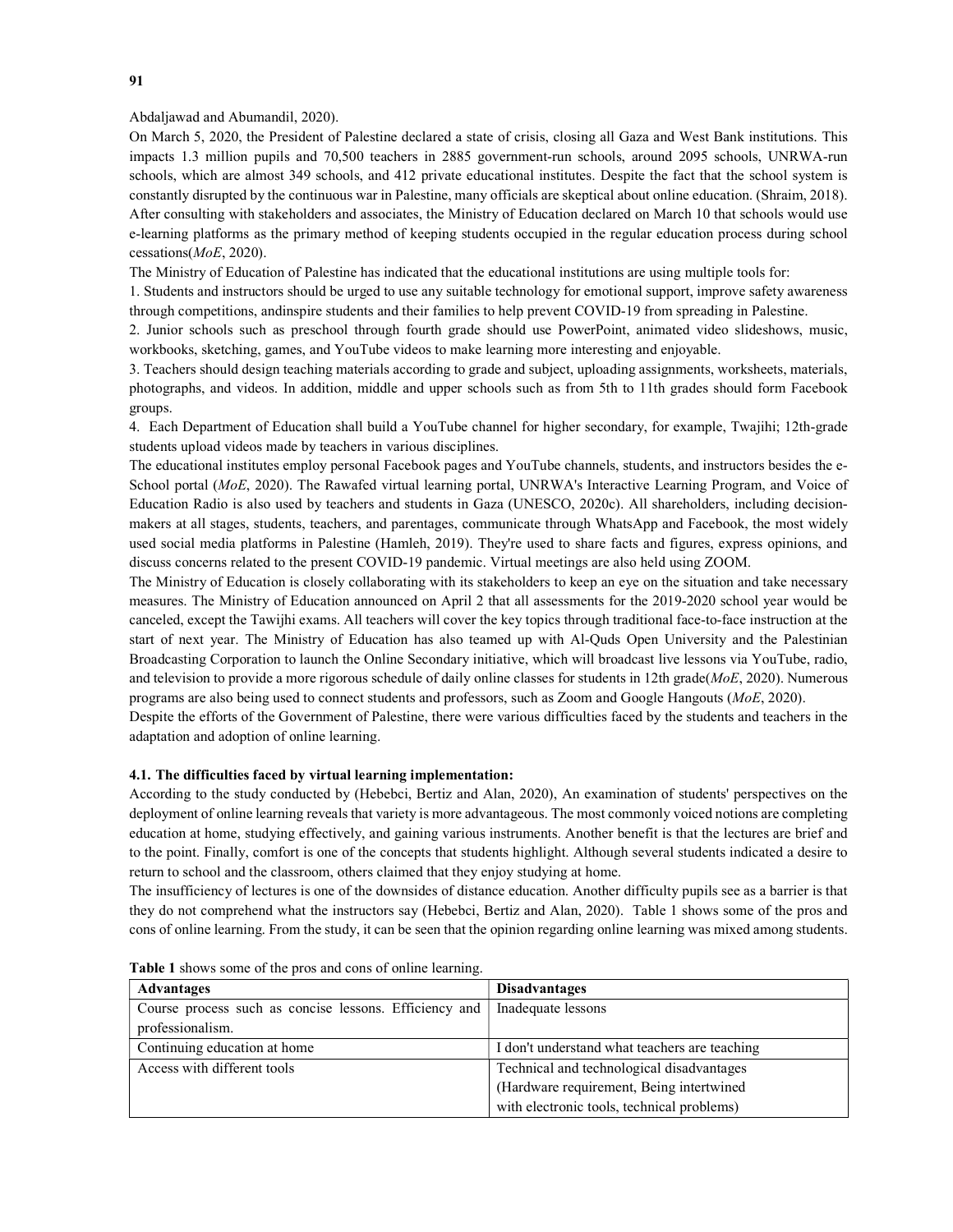| Resource diversity | No classroom environment   |
|--------------------|----------------------------|
| Comfort            | I here is nothing to like. |

The efficiency of online learning is dependent on instructors' ability to design and deliver learning materials, which is a time-consuming process that necessitates coordination with experts such as instructional designers, media professionals, and online learning specialists (Hodges et al., 2020; Shraim and Crompton, 2020). For instructors with little computer handling and abilities, developing digital lessons on short notice is extremely difficult (Bozkurt et al., 2020). In addition, instructors said they had to acquire information from various sources, many of which were not culturally appropriate with the Palestinian background, leaving children feeling disconnected and confused. Students and parents were given a multitude of online materials and resources for home study; however, these were designed to support teaching rather than learning, and the content quality was poor because teachers used a range of sources that had not been assessed as per online quality criteria, infrastructural criteria were overlooked, not all kids had access to the materials, and students and parents spent too much time looking for useful resources (Shraim and Crompton, 2020).

According to the survey conducted by (Khlaif et al., 2020), The majority of teachers in the 3 nations of Afghanistan, Libya, and Palestine used Zoom, Google Classroom, and Microsoft Teams to teach and communicate with their pupils. However, some professors from these regions highlighted their concerns about the lack of time to understand and apply new technology.

# 4.2. Challenges with regards to Palestine:

As a result of the COVID-19 crisis, a shift to online education has revealed a number of issues unique to the Palestinian context, including a deepening of the digital divide in education and a rise in negative attitudes toward online education. These issues occur in most countries, particularly developing ones, under normal conditions, but they become more obvious in an emergent situation (Shraim and Crompton, 2020). Improper facilities, inadequate internet networks, power outages (particularly in Gaza), and a lack of knowledge of the benefits of e-learning among students and their families are the main barriers to online education in Palestine. Furthermore, certain students, particularly those in Palestine's most exposed areas, such as Gaza, East Jerusalem, and Area "C," have limited access to online information and lack access to computers or smartphones (UNESCO, 2020c).

The college's administration should give resources to assist students in determining whether they are ready to take an online course and offering preparation advice. For example, because internet access is currently costly in Ghana, the university's administration could negotiate with cellular operators for educational discounts for distant students.In addition, administration staff should provide useful information sustenance throughexplanatory workshops that can assist students in assessing their willingness for online learning, gaining the necessary skills, and considering using flexible teaching methods and deadlines to accommodate students with time restraints or who do not have trustable Wi-Fi or broadband access.(AGORMEDAH et al., 2020).

The COVID 19 epidemic has forced researchers to look at even more inventive ways of delivering education and new ways of thinking about the future of education. Regardless of the fact that the shift to digital can be challenging, universities that adopt the correct business plan, which includes digital technology accountability in every department, can open up a slew of fascinating new ways to connect students, professors, and staff (Obaid, Abdaljawad and Abumandil, 2020). The Distance Education Task Force is creating the groundwork for new distance learning solutions to guarantee that all Palestinians have access to high-quality education and lifetime learning prospects (Bozkurt et al., 2020; UNESCO, 2020c).

# 5. Discussion:

On March 5, 2020, the Palestinian government state of emergency to help stop the spread of the Corona Virus and urged the suspension of all schools and colleges in Palestine as a precautionary step to prevent the spread of the Corona Virus known as COVID-19.

The Ministry of Education (MoE) promptly announced its National Action Plans for COVID 19, highlighting distant learning as an alternate opportunity for students to continue their education. In addition, the Ministry of Education is prepared to develop a Facebook group called "Ta2ammal" to fill the gap between students and get input on their success and difficulties during the pandemic. It also developed an e-learning portal for Palestinian students of all grades (UNESCO, 2020c).

The website needs further work, particularly in terms of educational content, in order to cover all grades and the lessons that go with them. The Ministry also launched an online program in collaboration with Palestine TV and Al Quds Educational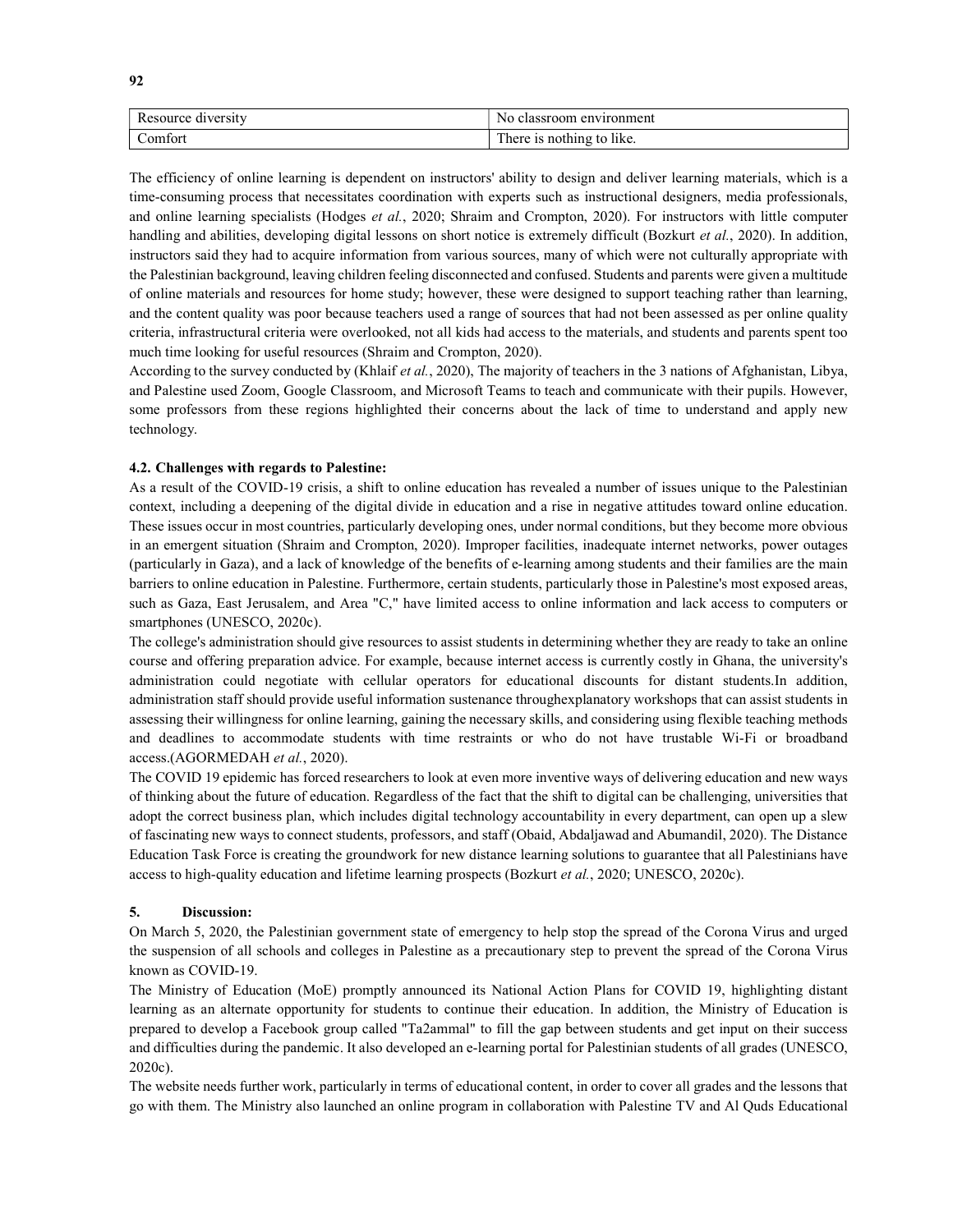Channel to provide support to 12-grade students who will be sitting their general test on May 30, 2020. Additional measures for lower classes are presently being launched at the directorate level, such as creating YouTube channel videos and using other social media sites (UNESCO, 2020c).

The Covid-19 problem has the same influence on students' education everywhere over the world, according to the findings, which is consistent with the findings of this article (UNESCO, 2020b)and other researchers (Khlaif and Salha, 2020; See, Wardle and Collie, 2020; Shraim and Crompton, 2020; Van Lancker and Parolin, 2020).

If it is to compare Palestine to the more developed countries, the problem lies in the lack of resources and policies regarding the online teaching of the courses. First, it can be seen from the various studies that most developed countries offer online courses regardless of a pandemic or not (Rubin and Fernandes, 2013). This trait of the developed countries helped them cope with the regularization of the Online classes as the school closure was the only option to stop the spread of the Corona virus. Secondly, most developed countries are rich in resources when it comes to the optimization of e-learning. Resources such as the internet, computers, and other technical tools are readily available to people. Moreover, the government provides them with some stimulation funds to deal with the economic crises they might have(Karger and Rajan, 2020).

However, even then, choosing online education is on the lower side compared to the physical classes. Even in developed countries, various studies show that students would prefer to attend the psychical classes rather than attend online classes. After some duration, it becomes boring for students to attend classes and lose focus. But according to many studies, it can be seen that the fear of Covid 19 plays a major role in the adoption of e-learning across the world(Al-Maroof et al., 2020).

### 6. Conclusion:

The first wave of COVID-19 school closures in early 2020 necessitated special consideration by all educational operators to offer adaptable teaching techniques for all students through online teaching platforms. As a result, decision-makers, teachers, and parents have emphasized the need to utilize technology during the outbreak in Palestine. According to all research, Palestinians have access to technology like mobile phones, social media, and cloud computing, which would be useful and appropriate for boosting safety awareness, communication, and the design and distribution of instructional materials. However, given the unpredictability and disruption of the circumstances in which inclusive learning has been designed, created, and executed, it would be deceptive to claim that it has provided effective learning opportunities for all school-aged children. The expansion of the education's digital divide and an increasingly negative attitude toward online education are the key problems of introducing online education as a response to the COVID-19 pandemic in Palestine. Nonetheless, this review of COVID-19 wave one underlines future opportunities and challenges for decision-makers, who are likely to make additional changes as they reconsider the value of integrating technology into education reform, not just for future pandemic waves, but also in the long run and on a bigger scale.

# References:

- Abu al-Khair, A. G. (2019) 'The obstacles facing the school administration in implementing e learning from the point of view of principals and teachers in primary schools in Gaza governorate', The Journal of Palestine Technical Univ. for Research, 7(3), 1-15.
- AGORMEDAH, E. K. et al. (2020) 'Online learning in higher education during COVID-19 pandemic: A case of ghana', Journal of Educational Technology and Online Learning, 3(3), pp. 183–210.
- Al-Fraihat, D., Joy, M. and Sinclair, J. (2020) 'Evaluating E-learning systems success: An empirical study', Computers in Human Behavior. Elsevier, 102, pp. 67–86.
- Al-Maroof, R. S. et al. (2020) 'Fear from COVID-19 and technology adoption: the impact of Google Meet during Coronavirus pandemic', Interactive Learning Environments. Taylor &Francis, pp. 1–16.
- Aliyyah, R. R. et al. (2020) 'The perceptions of primary school teachers of online learning during the COVID-19 pandemic period: A case study in Indonesia', Journal of Ethnic and Cultural Studies. Yildiz Technical University, 7(2), pp. 90–109.
- Almehmadi, G. A. T. (2018) 'Evaluating the reality of using e-learning management system (EMES) in KAAU from the students', Basic Education College Magazine For Educational and Humanities Sciences. Babylon University, (39).
- Almelhi, A. M. (2021) 'Effectiveness of the ADDIE Model within an E-Learning Environment in Developing Creative Writing in EFL Students.', English Language Teaching. ERIC, 14(2), pp. 20–36.
- Altbach, P. G. and de Wit, H. (2020) 'COVID-19: The internationalisation revolution that isn't', University World News, 14.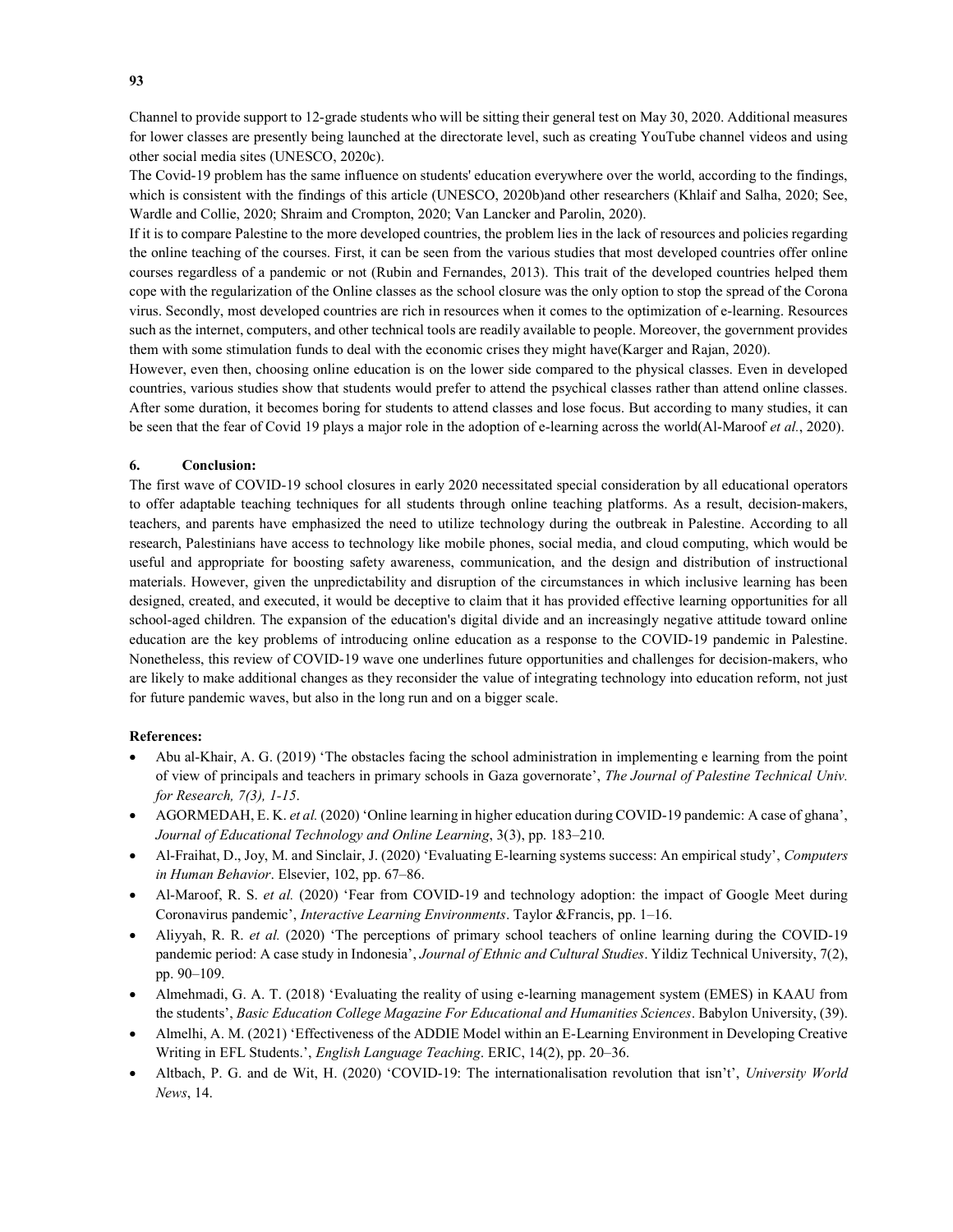- Arora, A. K. and Srinivasan, R. (2020) 'Impact of pandemic COVID-19 on the teaching–learning process: A study of higher education teachers', *Prabandhan: Indian journal of management*, 13(4), pp. 43–56.
- Bao, W. (2020) 'COVID-19 and online teaching in higher education: A case study of Peking University', *Human* Behavior and Emerging Technologies. Wiley Online Library, 2(2), pp. 113–115.
- Basilaia, G., & Kvavadze, D. (2020) 'Transition to Online Education in Schools during a SARS-CoV-2 Coronavirus (COVID-19) Pandemic in Georgia', Pedagogical Research, 5(4), em0060.
- Blankenberger, B. and Williams, A. M. (2020) 'COVID and the impact on higher education: The essential role of integrity and accountability', Administrative Theory & Praxis. Taylor & Francis, 42(3), pp. 404–423.
- Bozkurt, A. et al. (2020) 'A global outlook to the interruption of education due to COVID-19 Pandemic: Navigating in a time of uncertainty and crisis', Asian Journal of Distance Education, 15(1), pp. 1–126.
- Chick, R. C. et al. (2020) 'Using technology to maintain the education of residents during the COVID-19 pandemic', Journal of surgical education. Elsevier, 77(4), pp. 729–732.
- Cidral, W. A. et al. (2018) 'E-learning success determinants: Brazilian empirical study', Computers & Education. Elsevier, 122, pp. 273–290.
- Cope, B. and Kalantzis, M. (2017) E-learning ecologies: Principles for new learning and assessment. Taylor & Francis.
- Derouin, R. E., Fritzsche, B. A. and Salas, E. (2005) 'E-learning in organizations', Journal of management. Sage Publications Sage CA: Thousand Oaks, CA, 31(6), pp. 920–940.
- Downes, S. (2005) 'E-learning 2.0', ELearn. ACM New York, NY, USA, 2005(10), p. 1.
- Fandiño, F. G. E. and Velandia, A. J. S. (2020) 'How an online tutor motivates E-learning English', Heliyon. Elsevier, 6(8), p. e04630.
- Fischer, K. (2020) 'Confronting the seismic impact of COVID-19: The need for research', Journal of International Students, 10(2), p. 211.
- Fleming, J., Becker, K. and Newton, C. (2017) 'Factors for successful e-learning: does age matter?', Education+ Training. Emerald Publishing Limited.
- Fryer, L. K. and Bovee, H. N. (2016) 'Supporting students' motivation for e-learning: Teachers matter on and offline', The Internet and Higher Education. Elsevier, 30, pp. 21–29.
- Goh, C. F. et al. (2020) 'Why do university teachers use E-learning systems?', The International Review of Research in Open and Distributed Learning, 21(2), pp. 136–155.
- Gupta, R. (2020) 'Hybrid-Flipped class room Approach for Fashion Design Students: Mitigating impacts to Learning Activities due to Emergence of COVID-19', in 2020 11th International Conference on Computing, Communication and Networking Technologies (ICCCNT). IEEE, pp. 1–6.
- Hamleh (2019) Silenced Net: The Chilling Effect among Palestinian Youth in Social Media. Available at: https://www.apc.org/en/pubs/silenced-net-chilling-effect-among-palestinian-youth-social-media.
- Hebebci, M. T., Bertiz, Y. and Alan, S. (2020) 'Investigation of views of students and teachers on distance education practices during the Coronavirus (COVID-19) Pandemic', International Journal of Technology in Education and Science (IJTES), 4(4), pp. 267–282.
- Herrington, J., Reeves, T. C. and Oliver, R. (2009) A practical guide to authentic e-learning. Routledge.
- Hodges, C. et al. (2020) 'The difference between emergency remote teaching and online learning', Educause review, 27, pp. 1–12.
- Islam, S. et al. (2018) 'To Boost Students' Motivation and Achievement through Blended Learning', in Journal of Physics: Conference Series. IOP Publishing, p. 12046.
- Jacob, O. N., Abigeal, I. and Lydia, A. E. (2020) 'Impact of COVID-19 on the higher institutions development in Nigeria', Electronic Research Journal of Social Sciences and Humanities, 2(2), pp. 126–135.
- Jad, M. M. M., & Assem, D. M. (2015) 'Designing a proposed electronic environment to develop an Open University education system in light of foreign experiences', Studies in university education: Ain Shams University - College of Education, University Education Development Center, pp. 31, 299-410.
- Janelli, M. (2018) 'E-learning in theory, practice, and research', Вопросы образования. Федеральное государственное автономное образовательное учреждение высшего …, (4 (eng)).
- Karger, E. and Rajan, A. (2020) 'Heterogeneity in the marginal propensity to consume: evidence from Covid-19 stimulus payments'. FRB of Chicago Working Paper.
- Khan, M., Hossain, S. and Abdou, B. (2020) 'Flipped Classroom: How Institutions of Higher Education (HEIs) of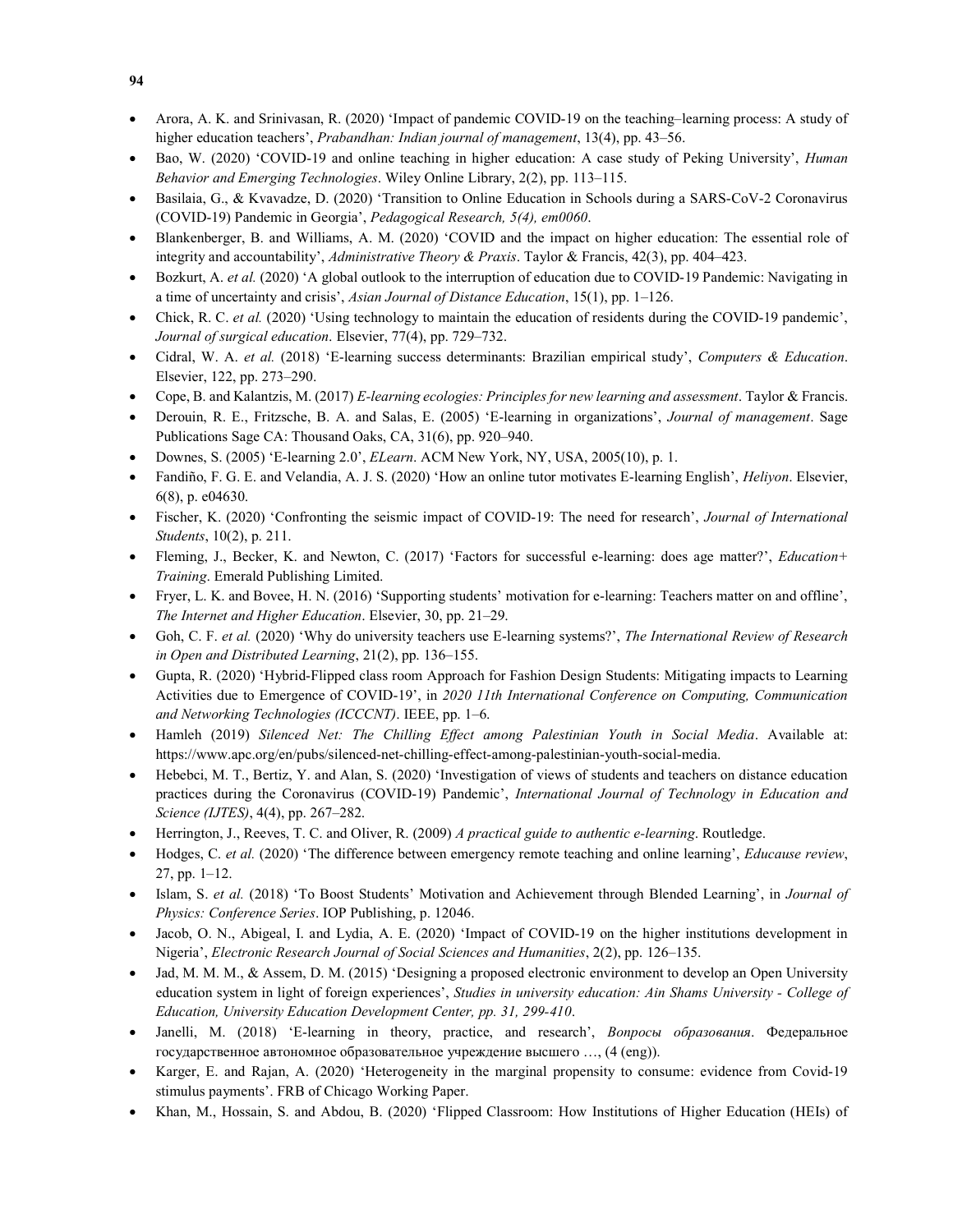Bangladesh Could Move Forward During Covid-19 Pandemic'. SSHO-D-20-00523.

- Khlaif, Z. N. et al. (2020) 'The Covid-19 epidemic: teachers' responses to school closure in developing countries', Technology, Pedagogy and Education. Taylor & Francis, pp. 1–15.
- Khlaif, Z. N. and Salha, S. (2020) 'The unanticipated educational challenges of developing countries in Covid-19 crisis: A brief report', Interdisciplinary Journal of Virtual Learning in Medical Sciences. Shiraz University of Medical Sciences, Shiraz, Iran, 11(2), pp. 130–134.
- Kumar Basak, S., Wotto, M. and Belanger, P. (2018) 'E-learning, M-learning and D-learning: Conceptual definition and comparative analysis', E-Learning and Digital Media. SAGE Publications Sage UK: London, England, 15(4), pp. 191–216.
- Van Lancker, W. and Parolin, Z. (2020) 'COVID-19, school closures, and child poverty: a social crisis in the making', The Lancet Public Health. Elsevier, 5(5), pp. e243–e244.
- Lincoln, T. D. (2011) 'Students' experiences of e-learning in higher education: The ecology of sustainable innovation– by Robert A. Ellis and Peter Goodyear'. Wiley Online Library.
- Majdi, M. R., & Hinnawi, R. N. N. H. (2019) 'E-Learning: Competencies, Attitudes & Obstacles', Journal of the Arab American University, 5(2).
- Al Malah, M. (2010) 'The electronic school and the role of the Internet in education', Amman: House of Culture for Publishing and Distribution.
- Marinoni, G., Van't Land, H. and Jensen, T. (2020) 'The impact of Covid-19 on higher education around the world', IAU Global Survey Report.
- Martel, M. (2020) 'COVID-19 effects on US higher education campuses', From Emergency Response to Planning for Future Student Mobility. Recuperado de: https://bit. ly/2zVxewC.
- Mayer, R. E. (2017) 'Using multimedia for e-learning', *Journal of Computer Assisted Learning*. Wiley Online Library, 33(5), pp. 403–423.
- MoE (2020). Available at: http://www.moehe.gov.ps.
- Mohmmed, A. O. et al. (2020) 'Emergency remote teaching during Coronavirus pandemic: the current trend and future directive at Middle East College Oman', Innovative Infrastructure Solutions. Springer, 5(3), pp. 1-11.
- Mosquera Feijóo, J. C. et al. (2021) 'Some Web-Based Experiences from Flipped Classroom Techniques in AEC Modules during the COVID-19 Lockdown', *Education Sciences*. Multidisciplinary Digital Publishing Institute, 11(5), p. 211.
- Obaid, T. (2020) 'Higher Education Under Quarantine: What Insights Palestinian Institutes Can Share?', Available at SSRN 3665685.
- Obaid, T., Abdaljawad, R. and Abumandil, M. (2020) 'COVID-19 and the digital transformation of higher education: What insights Palestinian institutes can share?', *IJAR*, 6(8), pp. 109-114.
- Onyema, E. M. et al. (2020) 'Impact of Coronavirus pandemic on education', Journal of Education and Practice, 11(13), pp. 108–121.
- Qudais, M. A., Al-Adhaileh, M. and Al-Omari, A. (2010) 'Senior Faculty Members' Attitudes in Jordanian Universities towards Using Information and Communication Technology.', Int. Arab. J. e Technol., 1(4), pp. 135–141.
- Rizun, M. and Strzelecki, A. (2020) 'Students' acceptance of the Covid-19 impact on shifting higher education to distance learning in Poland', *International Journal of Environmental Research and Public Health*. Multidisciplinary Digital Publishing Institute, 17(18), p. 6468.
- Rodrigues, H. et al. (2019) 'Tracking e-learning through published papers: A systematic review', Computers & Education. Elsevier, 136, pp. 87–98.
- Rubin, B. and Fernandes, R. (2013) 'Measuring the Community in Online Classes.', Journal of Asynchronous Learning Networks. ERIC, 17(3), pp. 115–136.
- Sangrà, A., Vlachopoulos, D. and Cabrera, N. (2012) 'Building an inclusive definition of e-learning: An approach to the conceptual framework', International Review of Research in Open and Distributed Learning. Athabasca University Press (AU Press), 13(2), pp. 145–159.
- See, B. H., Wardle, L. and Collie, P. (2020) 'Teachers' responses to the school reopening strategy.' Durham University Evidence Centre for Education & Schoolzone.
- Shahzad, A. et al. (2020) 'Effects of COVID-19 in E-learning on higher education institution students: the group comparison between male and female', *Quality & quantity*. Springer, pp.  $1-22$ .